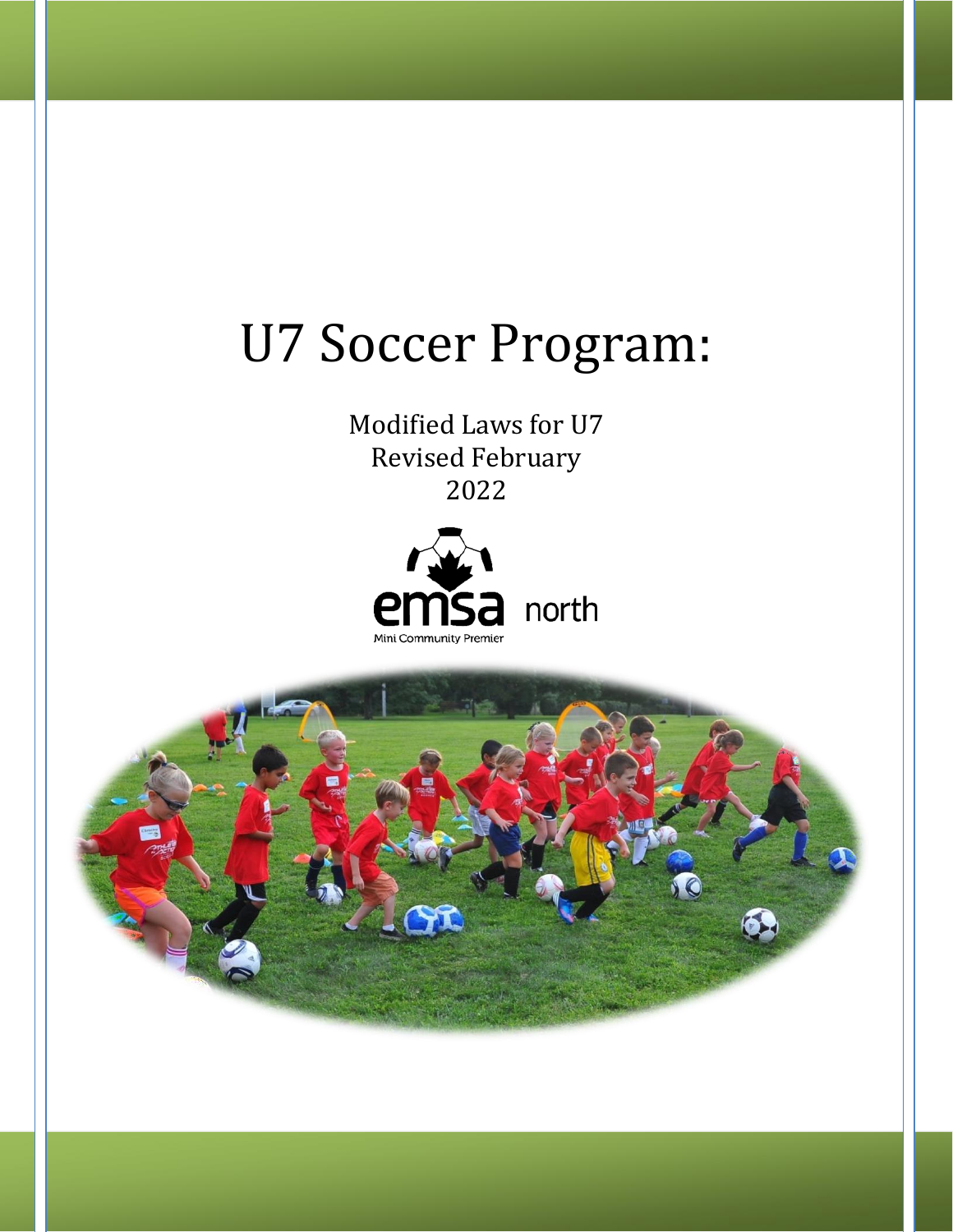# **U-7 program**

In all cases, the requirement for safety of all players supersedes these rules.

Objectives of the U7 game

- To provide a safe, supportive, challenging environment
- To maximize playing time for each player
- To prepare the players for the 7vs7 game
- Develop passing and receiving skills
- Help create a passion for the game

## **Law I – The Field:**

- A. Dimensions:
	- a. As much as possible U7 games will be scheduled to play across U11 regular fields unless the community league has established a clear U7 playing area.
		- b. If setting up green space for a playing field the area should be a Length of  $25 36$  meters with a Width of 20 ‐ 26 meters
		- c. The field must be rectangular in shape; if lines are not provided, use cones to set out appropriate area. The field of play shall always be rectangular.
	- d. Depending on your field availability the field can be extended 3 or 5 meters. However, the field should not be less than the above format.
- B. Markings:
	- 1. Distinctive lines are necessary, sidelines and end-lines.
	- 2. Where lines have washed away coaches should place cones to mark the play area
	- 3. If playing on a U11 field the halfway line can be marked out across the field by placing cones in the appropriate halfway area on the sidelines.
	- 4. Other marks are possible but not necessary for the enjoyment and development of the youngsters.
		- A. A center circle with a five yard radius
		- B. Four corner arcs with a two-foot radius
		- C. A goal area

#### C. Goals:

#### 1. **U7 teams use Bow Nets.**

- 2. Cones may be used to create a goal area forming a rectangular box 8 feet deep x 12 feet long.
- 3. If a team is missing their bow net, flags or cones can be used to set a goal. Both sides should follow this format.

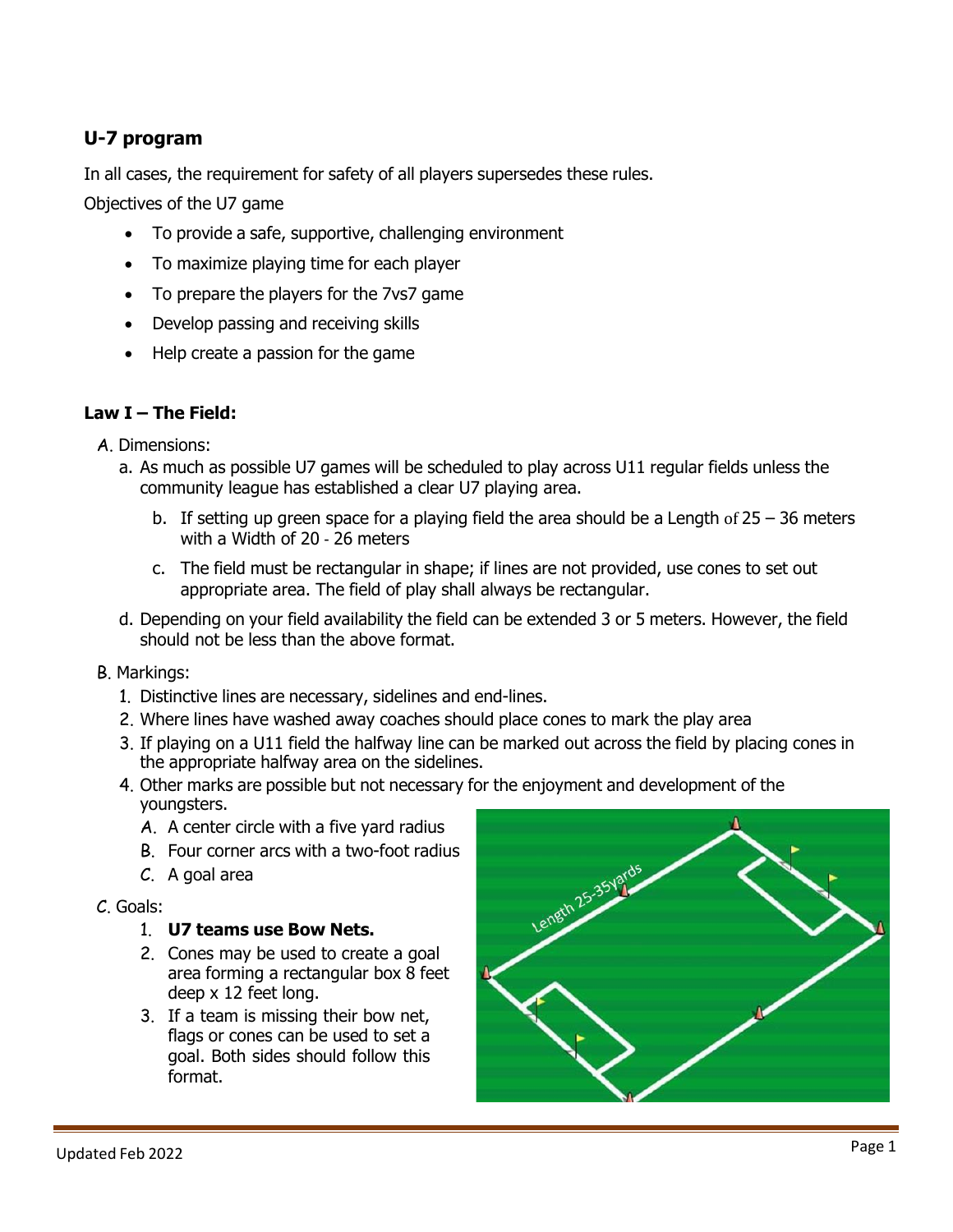## **Law II- The Ball:** The ball should be size 3

## **Law III- Number of Players:**

- A. Teams play 5 vs 5, with a minimum of 4 players per team on the field always and a max of 5.
- B. 1 player is permitted to play the position of goalkeeper. It is suggested they wear colours which are distinguishable from those of other players. The goalkeeper may wear gloves and tracksuit type pants if desired.
- C. Maximum roster size for U7 is 12 players.
- D. Substitutions: During any stoppage of play.
- E. Playing time: each player shall play a minimum of 50% of the total playing time. (Whenever possible)
- F. Players should be provided the opportunity to play all positions.

## **Law IV – Player equipment:**

- A. Footwear: Runners, turf shoes or cleated soccer shoes. (no baseball cleats)
- B. Shin-guards and socks covering the shin-guards Mandatory
- C. Jersey- Supplied by zone through Tim Hortons Sponsorship. In case of jersey conflicts, the home team is responsible for putting their players in pennies. The Keeper should wear a pinnie at all times and be distinguishable from other players.
- D. No jewelry on the field, piercings must be removed and cannot be covered by tape. No hard casts, soft casts may be permitted provided it does not pose a risk to other players
- E. Religious Apparel is allowed if it does not pose a danger to the player or others aroundthem (please use common sense and contact the office if you have concerns)
- F. In the case of poor weather players may wear attire to keep them from the elements as long as it does not pose harm to them or to other players (sweatshirts – no hoodies, sweatpants)
- G. No sunglasses, ball caps/ hats.
- H. Player to supply own water bottle, discourage sharing between players.

#### **Stats and Scores**

#### **No stats or scores are kept at this age level.**

#### **Law V- Referee:**

There are no referees at U7 and the players need to be in close contact with the instructional coach, each team should have a representative on the field. Each person (preferably the coach) will take their half of the field.

**Law VI – Linesmen:** No linesmen at this level

## **Law VII- Duration of Game:**

- A. The first 25 minutes will consist of skills and drills.
- B. Short break for snacks
- C. Then a 25 minutes game will be played. There are no half times to worry about changing sides.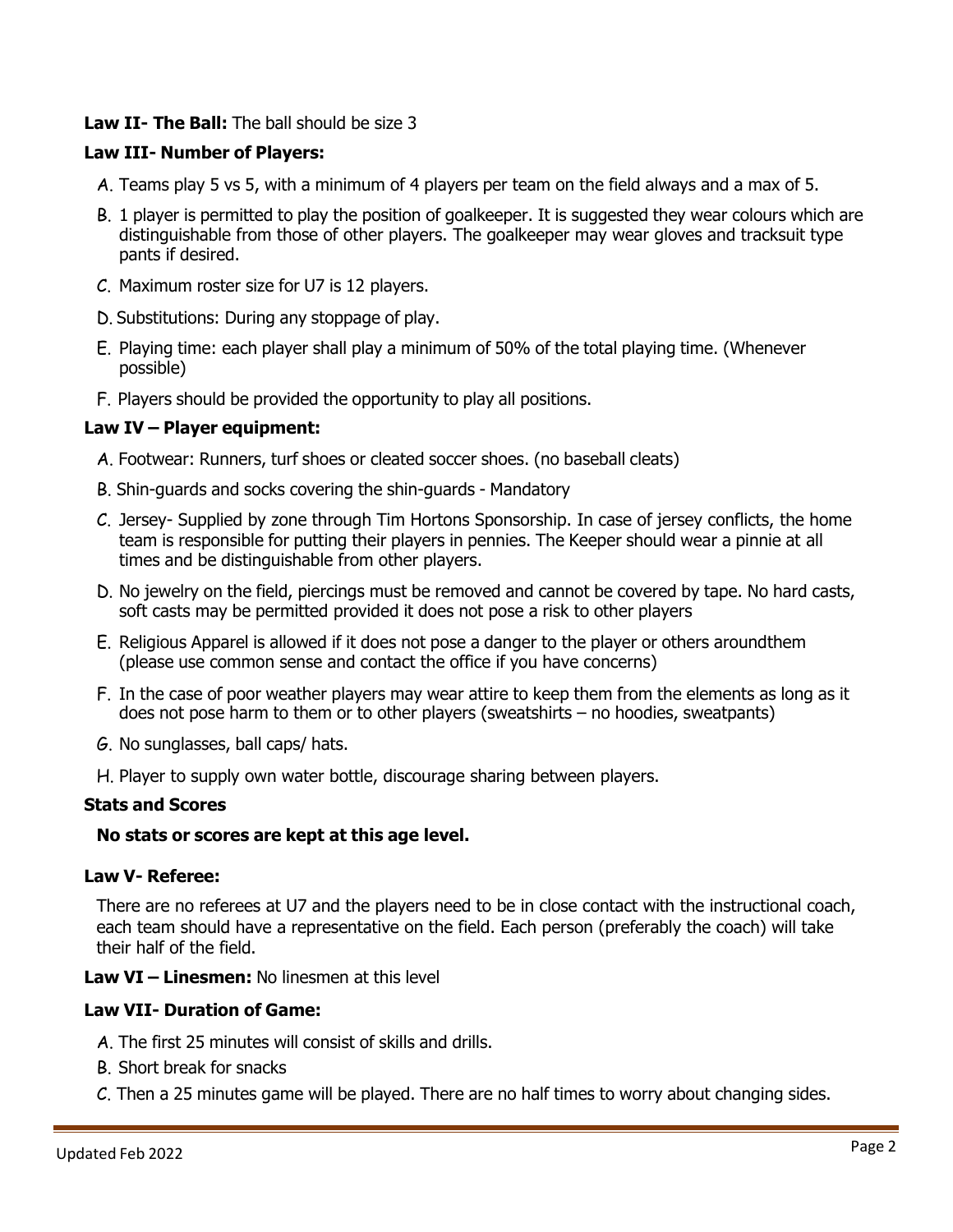D. Home team has preference for the side of the field they wish to play on.

# **Law VIII – The Start of play:**

- A. The start of play shall consist of the visiting team starting with the ball at center.
- B. The defending team shall be 6 meters away from the center at any start from center.
- C. The ball may be played in any direction but cannot be touched by the same player twice or before another player has touched it. If this occurs the ball must be restarted.

# **Law IX** – Ball in and out of play:

- A. Kick-in's only if ball goes out of bounds. The ball is awarded to the opposite that put it outside the field of play. Place the ball on the ground have the player kick it into the field of play.
- B. No throw ins allowed.
- C. If the ball exits across the goal line, it is a goal kick.

# **Law X – Method of Scoring:**

- A. Goals will be awarded when the ball is kicked into the net, or between the goal posts (pylons, flags).
- B. For the protection of the goalkeeper no scoring may occur **inside** the goal area.
- C. A goal can be scored from anywhere on the field except inside the goal area, directly from a kickoff, goal-kick, free-kick, or throw-in.
- D. Goals must be scored no higher than 5 feet. (If there are no nets)
- E. No goals can be scored directly from a corner kick. It must touch another player before it enters the net.
- **Law XI – Off-Side:** There are no off-sides.

# **Law XII – Fouls and misconduct:**

All fouls are IN-DIRECT: this means the ball must be first passed to another player before a goal can be scored. Most fouls are not intentional, but rather are due to lack of understanding or coordination.

- A. No pushing, hitting, kicking, or holding an opponent and no intentional hand balls.
- B. All fouls or free kicks will result in an **indirect** free kick with the opponents 6 meters away. Indirect means it must touch another player from any team before a goal can be scored.

# **Law XIII – Free Kick:**

- A. All free kicks are Indirect, and the ball must clearly move before it is considered in play. If the balldoes not move the player retakes the kick.
- B. A goal shall not be scored until the ball has been played or touched by a second player of either team. (Indirect)
- C. No free kicks shall be taken by the attacking team within the defending teams' goal box.
- D. Coaches should whistle any attacking play that moves inside the defending team goal area to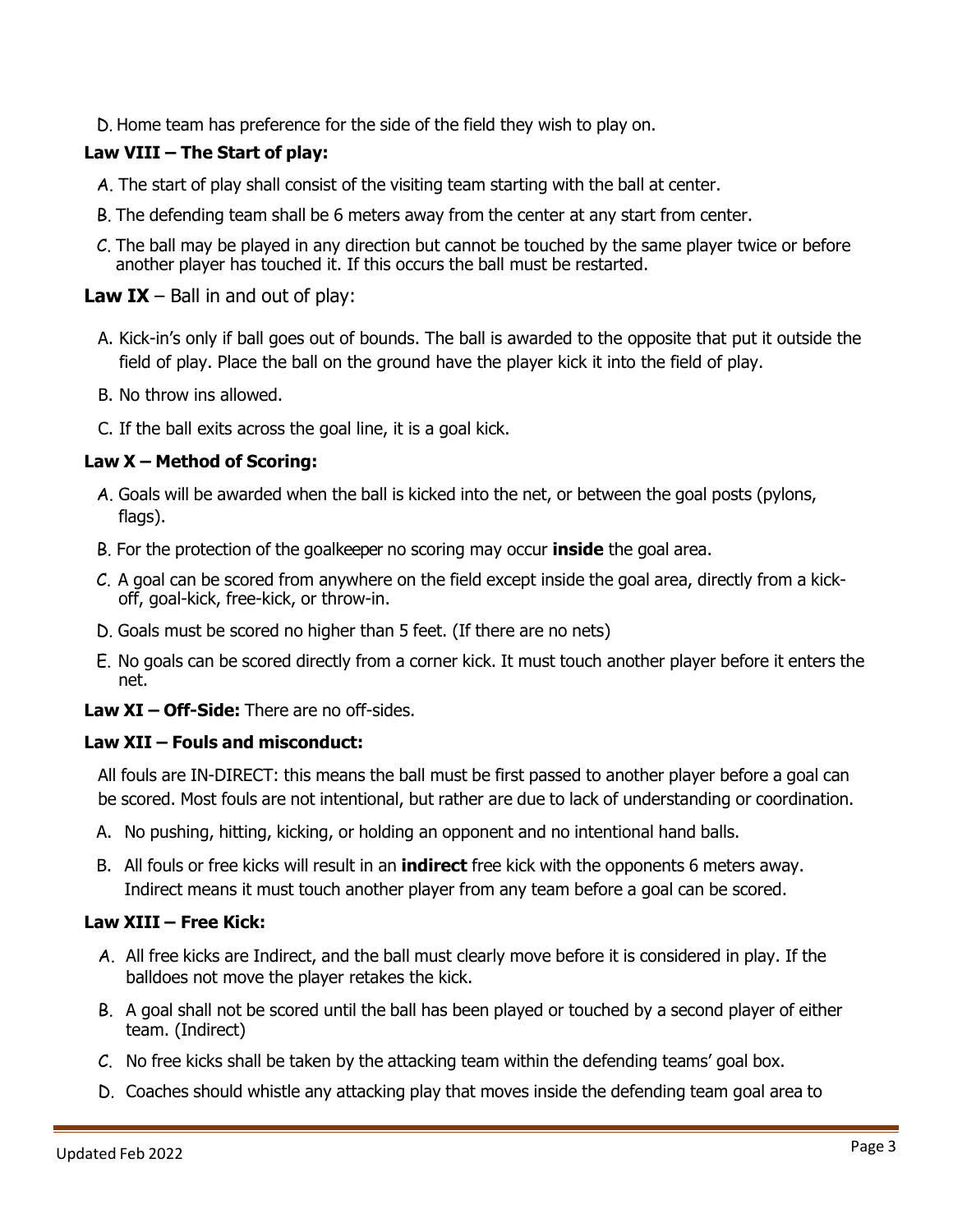protect the keeper. Play is restarted with a goal kick.

- E. Restarts by a goal kick require pushing opposing players back 6 meters to create playing space.
- F. The ball must touch a teammate of the keeper before the opposing team can attack the ball.
- **Law XIV – Penalty Kicks:** No penalty kicks

## **Law XV – Throw-in:**

• No throw-ins, all restarts are kick-ins.

# **Law XVI – Retreat – Halfway Line:**

The retreat line will come into effect in two situations during the game.

- Goal Kick
- Free Kick to the defending team within its own goal area

At these two restarts, the opposing team is required to move beyond the retreat line. The player taking the kick can then pass the ball to one of his/her team-mates without the pressure of an opposing player nearby. When the ball has left the goal area, the play will resume as normal and the "opposing" team can move inside the retreat line.

❖ THE RETREAT LINE WILL BE THE HALFWAY LINE



BOTH TEAMS SHOULD SHAKE HANDS AFTER THE GAME.